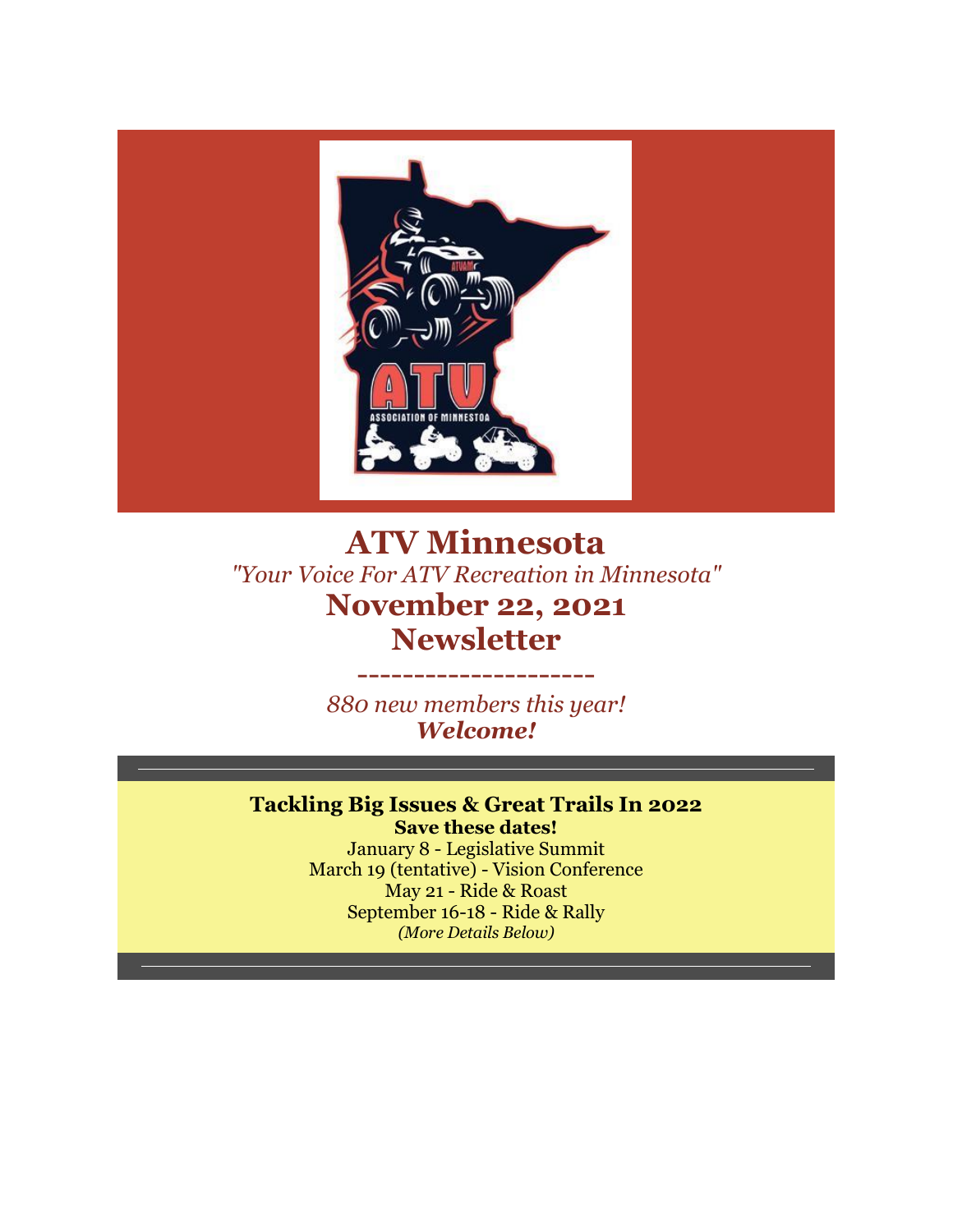

## **ATV Minnesota Legislative Summit: January 8, 2022** *Plan Now For Your Club To Be Represented*

The future of ATV riding in Minnesota starts at the Legislative Summit, scheduled for January 8, 2022, at Treasure Island Resort & Casino. It's your ATV club's opportunity to submit resolutions to be prioritized and voted on, giving ATV Minnesota and its lobbyists direction and priority on what Legislative issues will be

pursued during the 2022 Legislative Session. All ATV Minnesota clubs are invited to send representatives. There is no charge to attend.



Continental breakfast: 7:30am Meeting: 8am-Noon

#### **Attending in person:**

**Date:** Saturday, January 8, 2022 **Location:** Treasure Island Resort & Casino 5734 Sturgeon Lake Road, Welch, MN 55089 Approx. 36 miles southeast of St. Paul. **Schedule:**

Rooms may be booked directly with Treasure Island by visiting the **[ticasino.com](https://r20.rs6.net/tn.jsp?f=001tenV5wXsg6MZktTz21AkYGO0V-YEgXqh8Z4Uco9dtnPTCFGhM2k7rc7-2GOuu0bwse_Hxd9wxRGunSXp3BC3igKK0Vr_NM0FJ-OKwd08KRvEB2OIHFvg1YrxBCbR3ugH_H7lue9hRvg=&c=koaO4B_b1SVQPxA1F4FJEw4Bxu1Jhx7gKVb-M51ix5wgi0lVrSLFRA==&ch=uMP_OlNZvnwNR8TSfqDBDf-Rk-FC4UBTbuTHYXl74VSAyuZMgvWoYA==)** website. Tap "Hotel & Resort". A block of 15 rooms is held by ATV MN at a set price of \$139 per night plus local taxes and resort fees, good until December 8, 2021. Other lodging options are available in Red Wing.

#### **Attending by Zoom Video Conferencing:**

*Topic: ATV Minnesota Legislative Summit Time: Jan 8, 2022 08:00 AM Central Time (US and Canada)*

*Link to join Zoom Meeting https://us06web.zoom.us/j/8:7521657019?pwd=UWdKenE4UkxrT0Y5Ylg1NG5hZXNodz09*

*Meeting ID: 875 2165 7019 Passcode: 897728 Dial-in: 312-626-6799*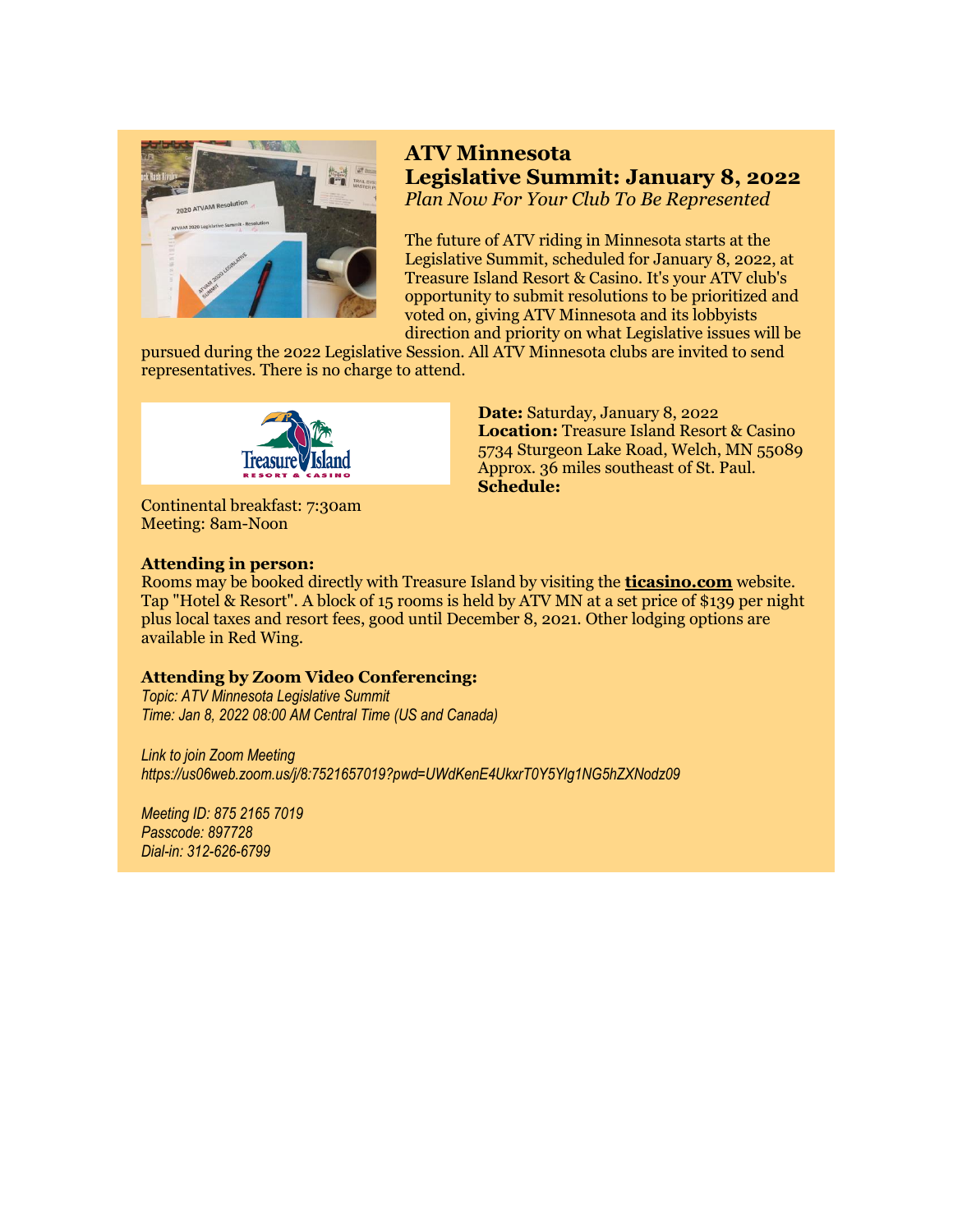

#### **An Invitation To The Summit from Ron Potter, ATV MN President** *(Also mailed to all ATV MN club representatives)*

It is time, once again, to decide what issues we want to address during the next Minnesota State Legislative Session. We will use a similar procedure to past years by reviewing past resolutions that have not been completed, and considering new issues sent in by ATV MN member clubs. This will all take place on Saturday, January 8th, 2022, at Treasure Island Resort, near Red Wing, Minnesota. This meeting can be attended in person, and we will be offering a virtual option through Zoom. I have sent to all clubs the resolution application for this year's Summit, as well as the procedure that will be used to prioritize the initiatives for the 2022 Legislative Session for our

Association and our Lobbyists.



#### **Club Initiatives Due by December 31, 2021.**

If you have any questions, please let me know. All Legislative Initiatives that are to be considered for the 2022 Session need to be into the ATV MN office by end of the workday on December 31. I also sent all clubs the ATV MN policy for voting on these Legislative Initiatives, as well as the procedure for submitting them. It's important to note that all initiatives must be signed by the President of the ATV MN member club. Also important to note is

how the voting will take place, with one vote from each member club present either through Zoom or in person. Voting is by the club president or identified alternate. This is all explained in the documents mailed to clubs.

Again, if you have any questions, please let me know or contact a member of the Executive Board. Thank you in advance for helping us shape our Legislative efforts for the 2022 Minnesota Legislative Session.



## **Vision Conference Saturday, March 19, 2022**

(Tentative date, details to come) At the annual Vision Conference, the ATV Minnesota Executive Board, Regional Directors and ATV club members from across the state discuss a wide range of topics, with one goal: creating a clear Vision for ATV MN, and the Action Items needed to move it and its 70 member clubs forward, and advance our state's awesome ATV trail system. It's also your chance to buy new ATV MN gear,

reappoint or elect new Regional Directors...and more. Location and additional details to come.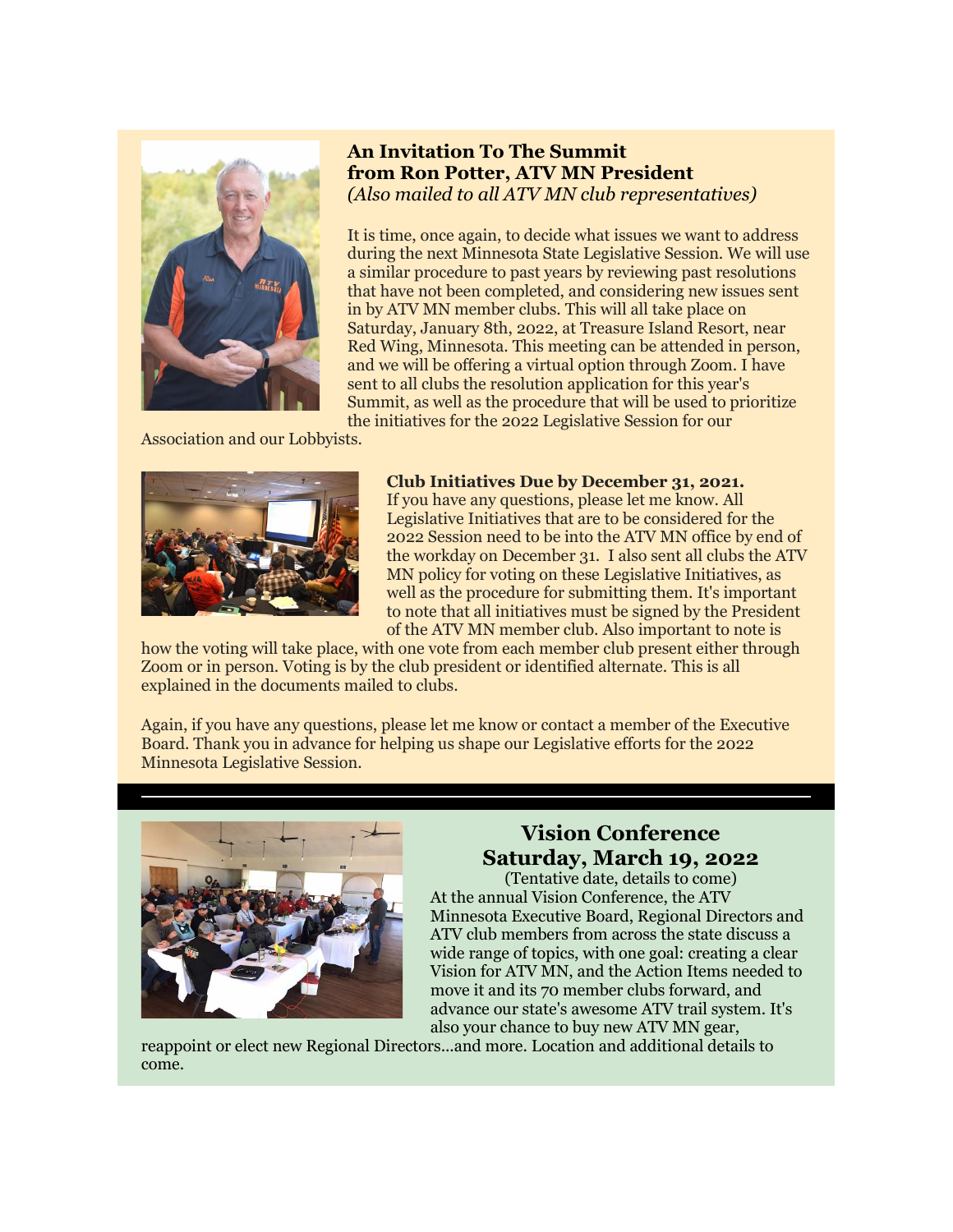

## **"Ride & Roast" Saturday, May 21, 2022**

This fun annual event is at McQuoid's Inn, Isle, Minnesota. It starts with a pancake breakfast by the Isle Fire Department, followed by guided rides, with a trail-side box lunch on the Red Top, Foxy Loop and Solana trail systems. A hog and turkey roast dinner rounds out the day. McQuoid's Inn is located at 1325 State Hwy 47, Isle, 320-676-3535. More lodging and camping options are listed on the Isle Chamber of

Commerce website. The planning committee is working on additional details, to be shared soon. Registration coming soon!



# September 16-18, 2022 | Fifty Lakes, Minnesota

## **ATV Minnesota State Convention "Ride & Rally" September 16-18, 2022**

*This year's hosts are the Over The Hills Gang ATV Club and the City of Fifty Lakes. Planning is underway, with some exciting changes and new additions to our annual 3-day State Convention. More details and registration coming soon! In the meantime, here is the current schedule of events so you can start planning ahead.*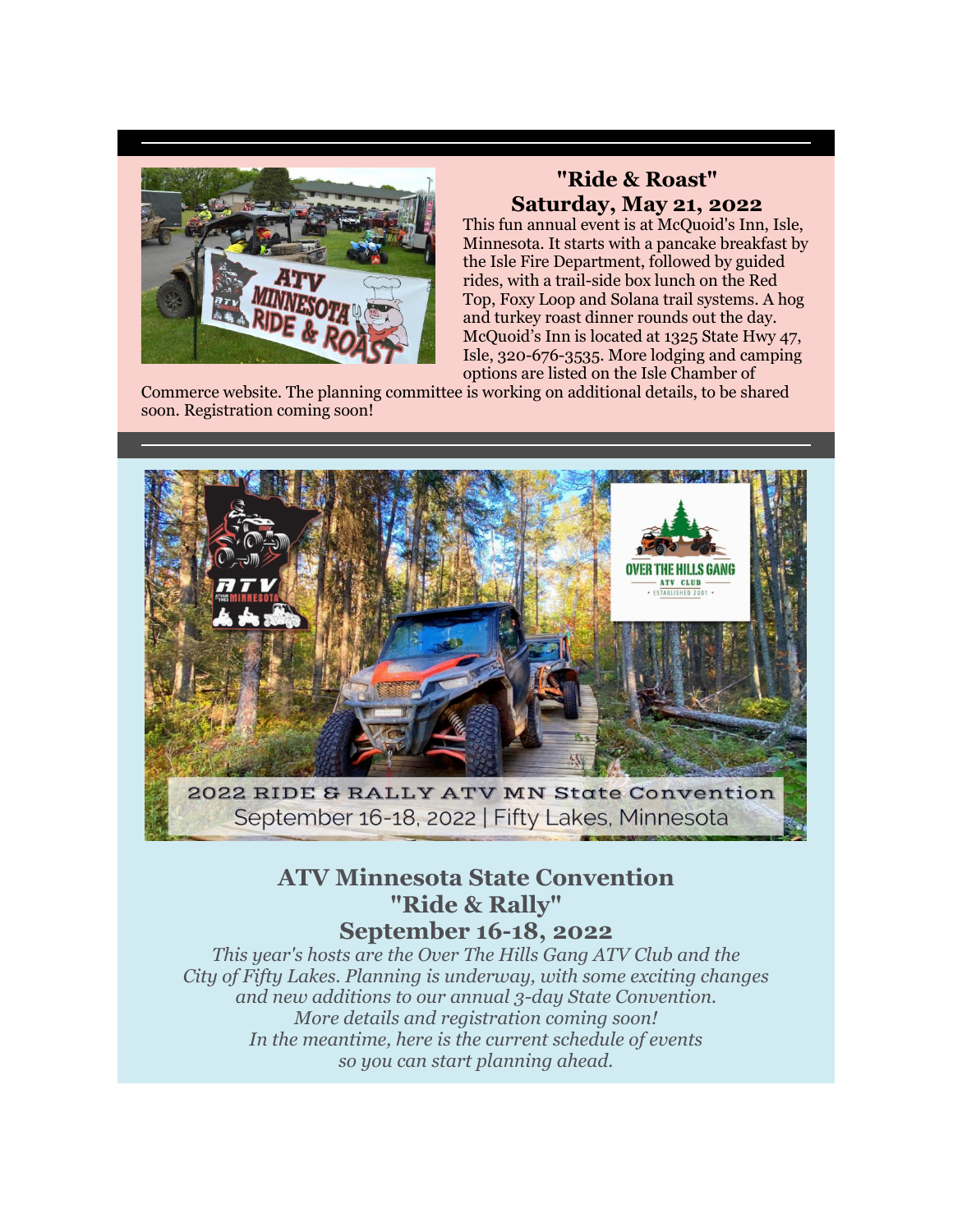#### *Schedule of Events:*

#### **Thursday, September 15**

• 7pm – Welcome party at Fifty Lakes

#### **Friday, September 16 - New: Membership Meeting moved to Friday**

- 8am Pancake Breakfast (Fifty Lakes Fire Dept.)
- 8-10am Registration/Check-in
- 10am VIP Ride Begins
- Noon-2pm VIP Ride & Lunch
- 4-7pm Dinner at area restaurants
- 7-8pm ATV MN General Membership Meeting/Elections
- 8pm / "Salute to ATV MN Clubs" Video under the Big Tent
- 9:30pm Band and Bonfire

#### **Saturday, September 17 - New: ATV Fair, Food Trucks, and Fireworks!**

- 8-10am Registration /Check-In at Fifty Lakes Community Center
- 8am-11am Guided ATV Rides (10) of various lengths/difficulty/starting locations
- 11am-6pm ATV Fair (ATV Accessories, Apparel, Dealers, Manufacturers, Rider Info)
- 11am-11pm Food / Beverages / Beer Tent / Music / Dealer Demonstrations
- 6-7pm Silent Auction and Raffle Drawing
- 7pm ATV MN Video Production (Highlighting Sponsors, ATV MN)
- $\bullet$  8-11pm Music (Band)
- $\bullet$  9 pm Fireworks

#### **Sunday, September 18**

- 9am ATV MN Board Meeting at location TBD
- Noon Adjourn

#### **List of Area Lodging & Camping Options** (coming soon) **List of Area Restaurant Suggestions** (coming soon)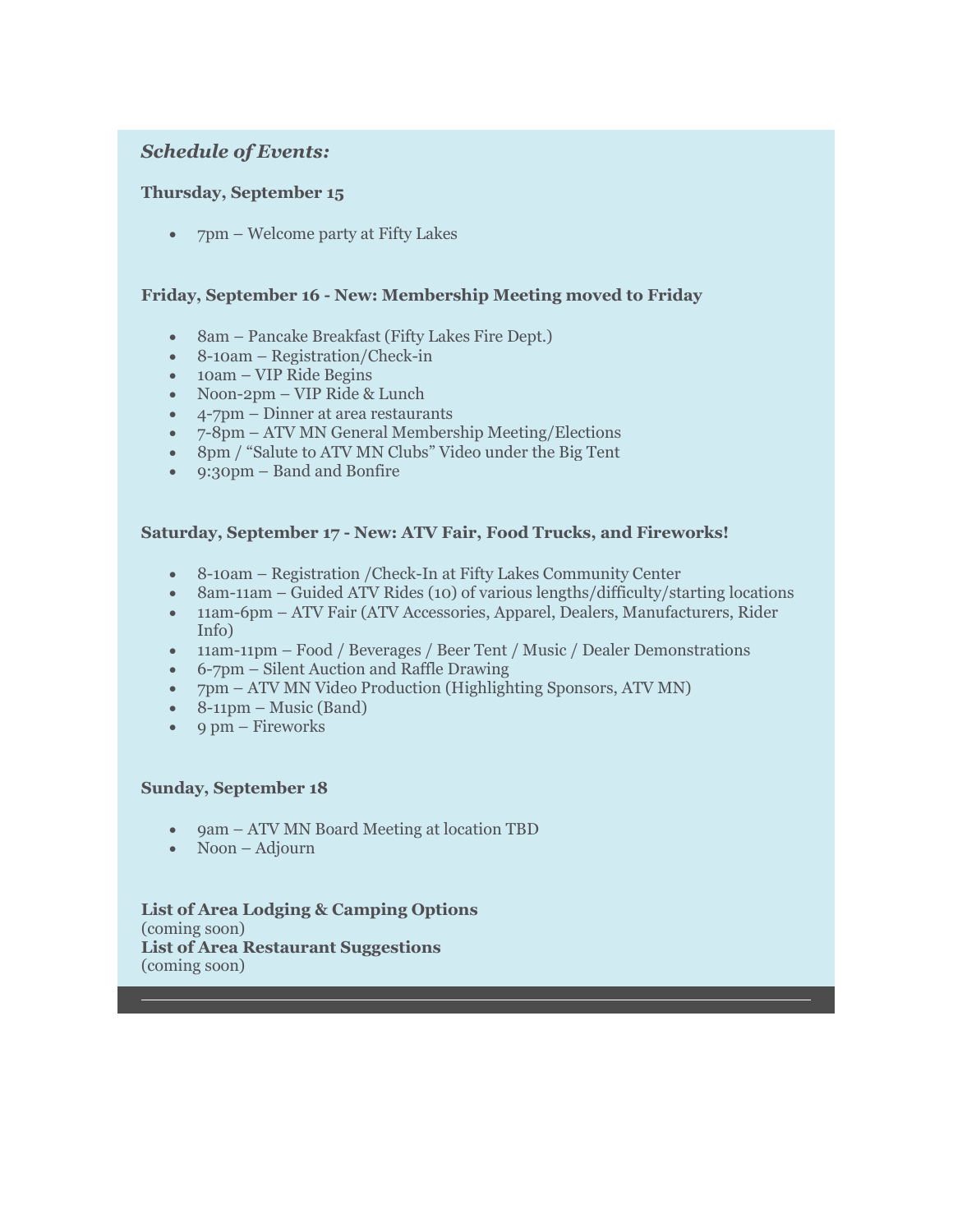

### **Thanks To Our Business Members And Member Clubs For Supporting Last Year's Event** *(Watch for our new banner)*

We missed a few clubs and businesses on our banner at the 2021 Ride & Rally in Ely, so we had a new one made, recognizing the ATV MN business members and member clubs that were gold, silver or bronze sponsors, or donated items to the event auction. It's a little small in this newsletter, but watch for the 4 ft. by 12 ft. banner throughout the year at our ATV MN events, and a photo of it posted on the new ATV MN website: atvmn.org



#### **Congratulations to Voyageur Country ATV** *A note from Bruce Lawrence, Recreational*

*Vehicle Coordinator, MN DNR Enforcement*

"It's gratifying to see the recognition of the hard work and dedication by volunteers on behalf of the Voyageur ATV club. Hats off to those members awarded for Stewardship and Volunteerism (reported in the last ATV MN newsletter). Good things come to those people who are vigilant and mission-driven

to benefit local communities. At best, governmental bodies are too limited with staff and financial resources to obtain suitable growth and opportunities, unless grassroots efforts are put into play to overcome those hurdles. I truly want to say THANK YOU for the time and dedication on improving access for all off-highway vehicle users across northern Minnesota."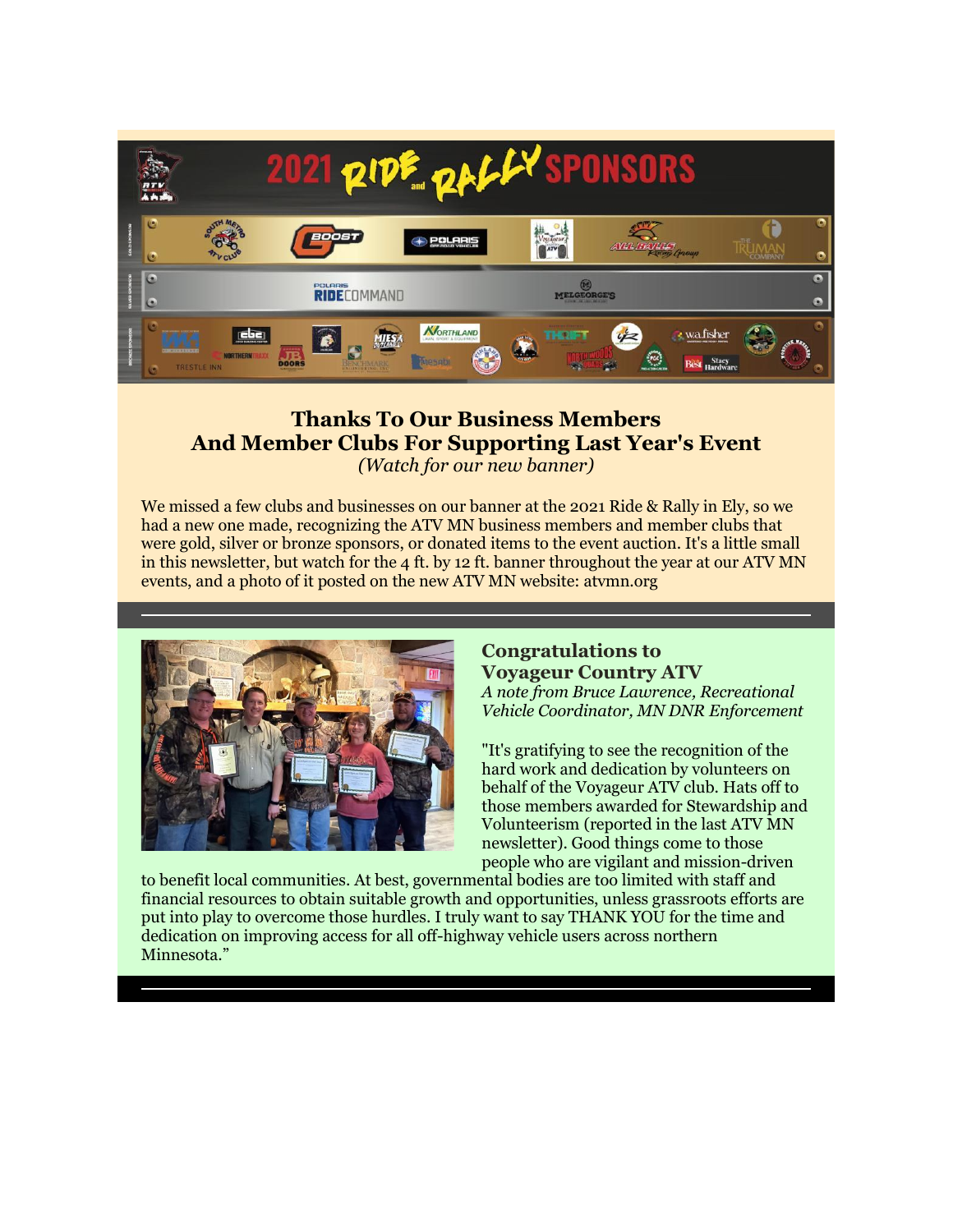

#### **The Next Issue Of Minnesota Wheelin Has Shipped!**

Across Minnesota, ATV MN individual, family and business members will find the November/December issue of Minnesota Wheelin in their mailbox. It's 36 pages, packed with two dozen full-length articles and bitesize nuggets of news and information. All active members should be receiving our new bi-monthly magazine. If it doesn't show up in your mailbox this week, let us know. First, check the mailing label of the last issue to make sure your membership has not expired. If it has, go to **[atvmn.org](https://r20.rs6.net/tn.jsp?f=001tenV5wXsg6MZktTz21AkYGO0V-YEgXqh8Z4Uco9dtnPTCFGhM2k7rc7-2GOuu0bwQ6xV5yhgTXiPAYP0kLYt2hft8jRX_4tt_4bTgmgqxYXyWEpRVcd6PY494W4eJDId6PXBABwMgxQU8GPCxG0QdZJU9mwtuFucsVBAa6Ho6oRicTuNGLUMkBEteqRQFtQMoZK80TtvuRzH_lMC_Q0gJAmh3LvTqYzCdaF8xCcjvhqqp380noVDs4KF27-UXLXjMkM2TY7ImXYAwATdlfmF0fvEng5jFQk2tmKE0XPhWi0u9ymcxMaS9Wuu9HcR_uTj5p3yEQRxsg01lH-JQV0NTEXVWGWJ7fHwglPrebAaBWI2MkmKcMT2De4J_3vSLcD3g5P0gXRKaOVTiTAY7S3uvXCiFDYMzHbJJalW2KICk6I9TO92jsGCR7HOk4CemD6MPZkbWxWxM-fyx-Zc3DhM7f1NgRuzhflWXRo4Sf2Yq-EY_Nemfy2IjYgJASkuk3xKXJT2DftoeMmTBz8R5pOP6etiUTVpykNeR7fMyaPW8UdcHCUtJIKcQDXw9774JeZ8YFhj2MYl54pxYeFLKRXkNXzoDuTfOQUlARhMENXuRFrsDkOxR-GVyOofa9tXaN_xZjx-26D_agknnv8t8lMXON7BwRnmdvKyUPO1dn_epscYbLUr2gKNcBcoRV7c3sXm1dP4Axs_PDG2BwDfetEHSRrmIy5llUQljcaBFApzNSLXnsqAIqstX4mHX2TtVxcmH0Sn1nYoPjIhiLxDKKh0AHblZrOGlofMxcdsf2fIlnA=&c=koaO4B_b1SVQPxA1F4FJEw4Bxu1Jhx7gKVb-M51ix5wgi0lVrSLFRA==&ch=uMP_OlNZvnwNR8TSfqDBDf-Rk-FC4UBTbuTHYXl74VSAyuZMgvWoYA==)** to easily renew it. You can also see past issues, videos and other ATV news, at our new magazine

#### website: **[minnesotawheelin.org.](https://r20.rs6.net/tn.jsp?f=001tenV5wXsg6MZktTz21AkYGO0V-YEgXqh8Z4Uco9dtnPTCFGhM2k7rc7-2GOuu0bwM7Me4uv9rmHvH1O713BwYivLyp4UhaOhDN_1HYZxHZllYJL5Zg8NFyjJWUHCqPD-qxnKx7fQovQWKaEBortENi3ZlTwg4BM1-CVGX87CMJgABLDwVumAv1U3-Mv-z6OH1NYi8u3ZU8e4rjQXR1PUMmcqnASBxennaFIwbTHaXYmt40mddGykqAVdPEuLDHoWVlzBbetmebmJOV7hBQADqmaZv5uXxGV1VbnWqm1ZqGLaM46gJXXRkfxecvOkvjjvHF9ACx1YipTa4D3q2hRKpA9XlI1LrX8VeHKJE7y9uA-39cbN_iJPHDRZ8PVsaAn4PXHTIstfqoCLAWqmc73lXuP4DekR3NTqvn8Ad3Bb30Z01C9mlEuSLKfpT_Kud-8djA48s-AYwywH7JGpXS1jK01yBNMjXTlIxT4xewGnHXUUclVtkKOwaVtkJu-HoKtrAN-zFbwBSvaCiT3TYD7bKLwm-rYW9TQTz2ceKsLCbi1eI1V8FNaCKWTKc5L9UM4JQEXsg-wHGpyH37c93mPVofDk7DUU97gLIe8QjmLFbMiuIzI8oP4kel7oWNEYXaiU_wfeOGfXhOMjySrFm2dRMs3WzrZ3cQy_mjGG2gW2RMb_mJk74ZFwQdxl5FMhtZE9c7qm7dOrZ8pQqxahTrvs38vfE0DaPv1Rx9J2HgjjKNYge7Kg_e8IXP-PMPd3wY9xAftuGz716eJFxbAlwmZPhhIhum9n35UkhsXsiaM40fWAWWAHMXdCHQ==&c=koaO4B_b1SVQPxA1F4FJEw4Bxu1Jhx7gKVb-M51ix5wgi0lVrSLFRA==&ch=uMP_OlNZvnwNR8TSfqDBDf-Rk-FC4UBTbuTHYXl74VSAyuZMgvWoYA==)**

#### **ATVAM is now ATV MN!**

We just launched an all-new website for the organization. It's super streamlined, with easier navigation to all kinds of helpful information, including club and rider resources. See the allnew ATV Minnesota website at **[atvmn.org.](https://r20.rs6.net/tn.jsp?f=001tenV5wXsg6MZktTz21AkYGO0V-YEgXqh8Z4Uco9dtnPTCFGhM2k7rc7-2GOuu0bwPVrTPdPmPPI79OpI2Pe2IxG4E2_0tcW49uOHkgCoXXBD86gfH4qNaLpwlY1uLJMW8UmWq6QMSP7jyRi4oEVlYL64o0szTLUdy-pxTiwASHIPc0ow5cyOfhEjrmzvds3PM2JjNONBt9BfmCiLxabSfatyvxabkR8ZFroOioZ4heU=&c=koaO4B_b1SVQPxA1F4FJEw4Bxu1Jhx7gKVb-M51ix5wgi0lVrSLFRA==&ch=uMP_OlNZvnwNR8TSfqDBDf-Rk-FC4UBTbuTHYXl74VSAyuZMgvWoYA==)**

#### **Corrections:**

In this issue of the magazine, we gave two different dates for the 2022 Ride & Rally. Our apologies. The correct dates are shown in the article on page 10: September 16-18, 2022. We also want to apologize to ATV MN member Clark Magnus. In the September/October magazine, an article on the B&B Trail said the ATV club stopped at the Antler Lodge for lunch and sang happy birthday to Clark in honor of his 87th birthday. We were off by 7 years! In fact, Clark had just turned 80 years young; he never misses a club ride and hits the trails several times a week in central Minnesota. The writer took some ribbing for the error at later club rides. Sorry Clark and Happy 80th!



**From the ATV MN Communications Team:** *Wanted: contributing writers to Minnesota Wheelin* -Send your comments, club news, photos and article ideas to the ATV MN Communications Team at: d.halsey@atvam.org. -Forward the twice-monthly email newsletter to club partners and business sponsors if they aren't ATV MN members already.

-All current members should receive

the ATV MN newsletter and our new Minnesota Wheelin magazine. Let us know if you're not. Perhaps your membership has expired, or you changed your email or home address. We want to keep everyone up to date on ATVing in Minnesota.

-Send inquiries and member renewals to: ATV MN, PO Box 300, Stacy, MN 55079.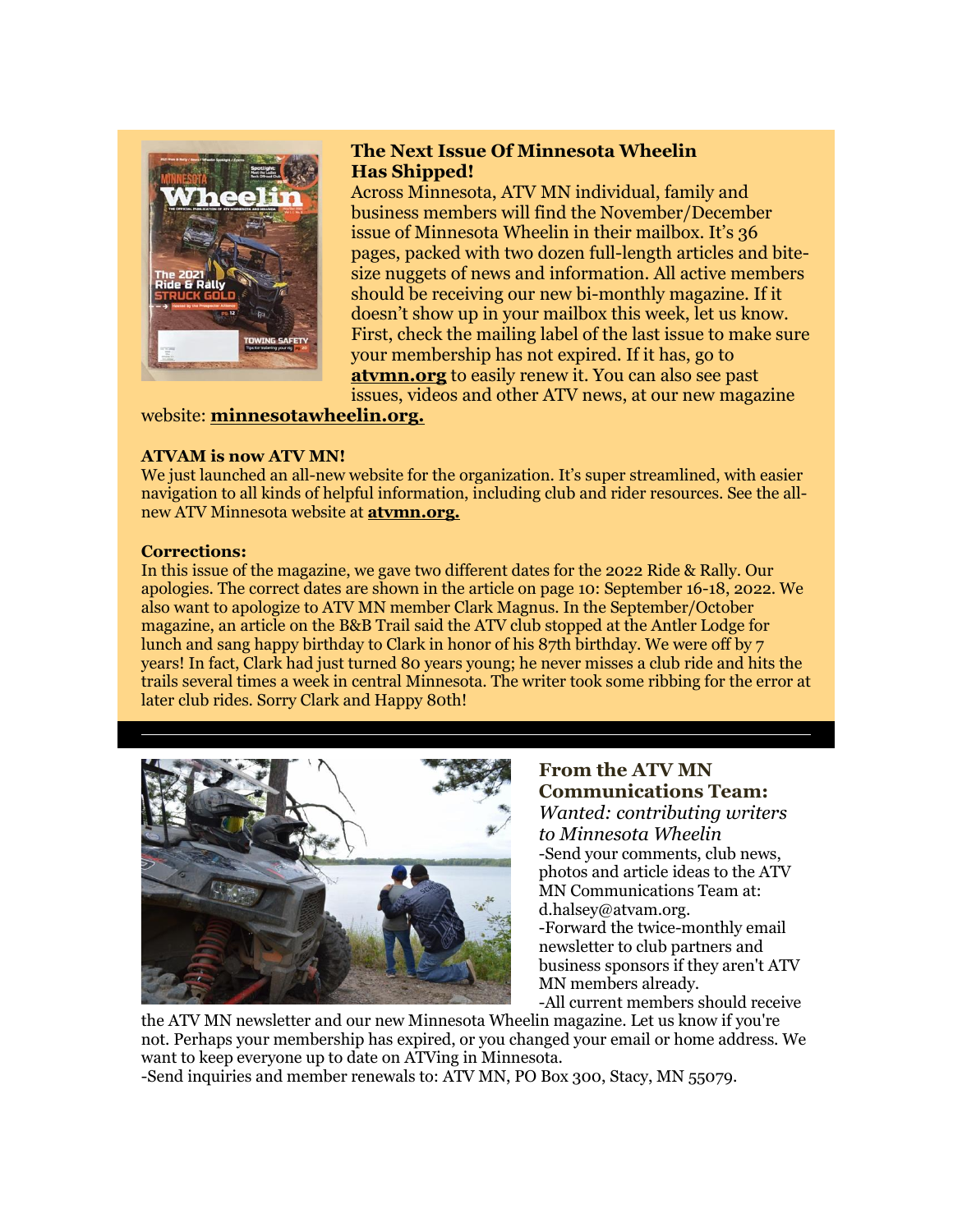

## **ATV MINNESOTA** *"Your Voice To Ride"*

Dedicated Volunteers Building Fun & Sustainable ATV Trails For The Riding Public

#### **Invite friends and family to join today. Gift memberships available!**

See the mailing label on your

Minnesota Wheelin magazine for the renewal date of your membership. Be sure to include your email address on the renewal form to receive newsletters. And send renewals to ATV MN's mailing address: PO Box 300, Stacy, MN 55079.

-----------------------------------

Belonging to ATV Minnesota, you join thousands of riders throughout the state, have fun, and help create a positive future of ATV riding in Minnesota.

#### **[As a family or individual member, for just \\$20](imap://ervin%40kleinschmidts%2Ecom@mail.kleinschmidts.com:993/fetch%3EUID%3E.INBOX%3E172312) you receive:**

-A subscription to Minnesota Wheelin magazine (6 issues per year)

-Twice-monthly newsletter by email with the latest news and information

-Membership card and ATV MN logo sticker for your ATV or vehicle

-Invitation to events, including our Legislative Summit in winter, Vision Meeting and Ride & Roast in the spring, and State Convention "Ride & Rally" in the fall, as well as general membership meetings

-Discounts with many of our business members

-A full-time lobbyist at the State Capitol, helping create pro-ATV legislation, and moving forward important bills that help provide funding for new trail systems

#### **[As a business member, for \\$75 you receive:](imap://ervin%40kleinschmidts%2Ecom@mail.kleinschmidts.com:993/fetch%3EUID%3E.INBOX%3E172312)**

All of the above, plus:

-Your business name and contact information listed in Minnesota Wheelin magazine and on the ATV Minnesota website

-Discounts on advertising in Minnesota Wheelin

-Opportunities to reach more customers by sponsoring or donating to our events To join, contact **[ATVAM](https://r20.rs6.net/tn.jsp?f=001tenV5wXsg6MZktTz21AkYGO0V-YEgXqh8Z4Uco9dtnPTCFGhM2k7rTENeac2dclYuKanQNryGE8uVaJdH0wMfg3zwDSLjB1fwl5kz9ffCkIJr1eN3YR2daPLTbUX2IcPe8LXYEcL5Uw=&c=koaO4B_b1SVQPxA1F4FJEw4Bxu1Jhx7gKVb-M51ix5wgi0lVrSLFRA==&ch=uMP_OlNZvnwNR8TSfqDBDf-Rk-FC4UBTbuTHYXl74VSAyuZMgvWoYA==)** or call (800) 442-8826.



ئىسىدىن بۇ يېرىش بولسىنى ئەس باش بىر ئارىلىدىن ئاسىسى بىر ئاسىسى بىر ئاسىسى ئاسىسى ئىسىنى ئاسىسى ئىسىنى ئىسىنى